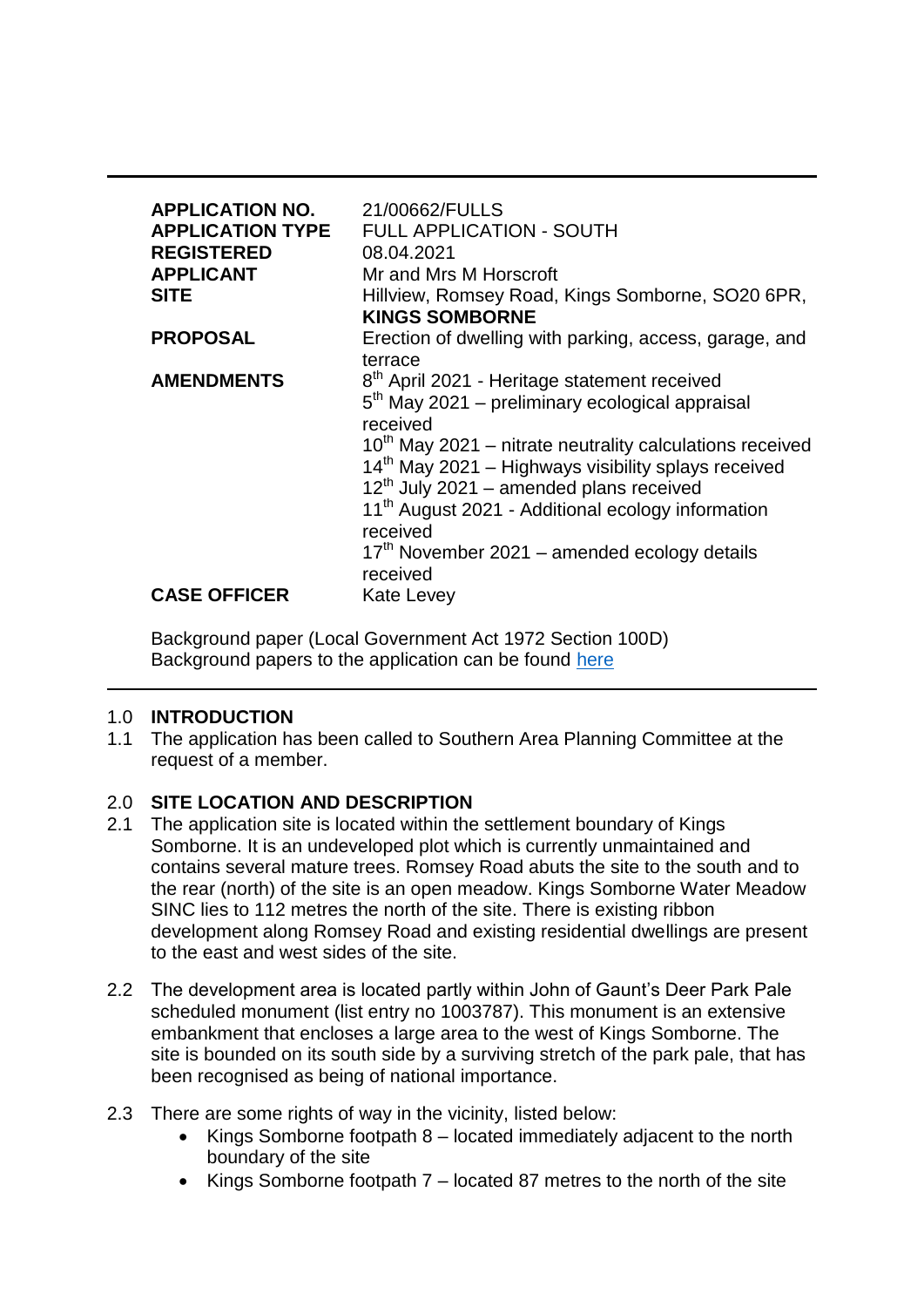• Kings Somborne 505 Byway – located 24 metres to the south, on the opposite side of Romsey Road

# 3.0 **PROPOSAL**

3.1 This proposal is for erection of a single dwelling with parking, access, garage, and terrace. The proposal involves dividing the plot and the new dwelling would be located to the west of the site, within a piece of land which is triangular shaped. The dimensions of the proposed dwelling are 8.8 metres by 13 metres. The maximum ridge height is 7.4 metres, and the footprint is 94 square metres. A single garage would be provided to the side (north east) of the proposed dwelling, and further parking space at the front of the property. The private amenity space is located to the rear and side (south west) of the dwelling.

# 4.0 **RELEVANT HISTORY**

4.1 21/01643/FULLS Erection of outbuilding comprising garage, cycle store, annexe and provision of terrace. Permission subject to conditions and notes 04.02.2022

# 5.0 **CONSULTATIONS**

5.1 Trees: no objection subject to conditions

# 5.2 Ecology: comment (summarised)

The landscape plan now includes areas of native species grassland and tree planting in addition to the provision of reptile refuges. The only element that requires modification is the proposed bluebell planting. The landscape plan currently states that the Spanish bluebell will be planted. This must be changed to our native bluebell Hyacinthoides non-scripta. Notwithstanding this, I am happy that this addresses the concerns raised and would suggest that the landscape plan and the recommendations made within the ecological report for avoiding impacts to protected species are secured by a suitably worded condition.

- 5.3 Case Officer note: A revised landscape plan has been received which stipulates that the native species of bluebell will be planted. It is considered that this comment has been adequately addressed.
- 5.4 HCC Highways: no objection subject to condition
- 5.5 HCC Archaeology: no objection
- 5.6 Historic England: no objection
- 5.7 Natural **England**: no objection
- 5.8 Case Officer note: On 16th March 2022 Natural England issued updated guidance in respect of achieving nutrient neutrality in the Solent region and the applicant has been invited to provide an updated nitrate neutrality assessment.
- 6.0 **REPRESENTATIONS** Expired 18.02.2022
- 6.1 Kings Somborne Parish Council: x2 letters of objection, summarised as follows:
	- Concerns about safety of the vehicle access to and from the site and visibility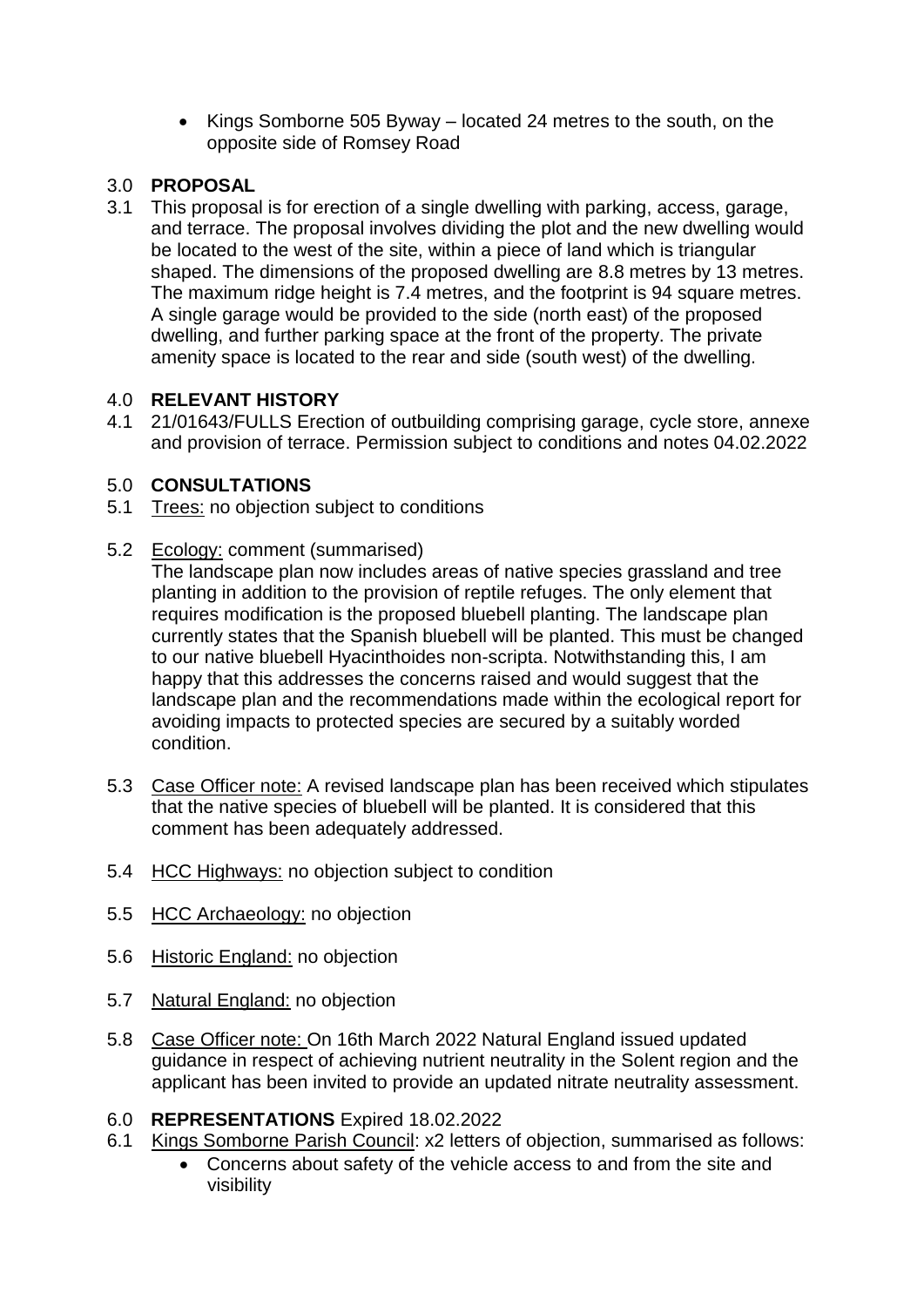- Should agreement be given, mitigating measures should be considered with respect to highway safety whilst the dwelling is under construction and in the future
- No landscaping plan has been submitted
- No service information has been submitted which shows that new services, drains and soakaways will be outside of root protection areas and not conflict with new tree planting
- The submitted arboricultural report needs to be updated to reflect the new layout
- A number of trees on the site were identified has having low bat roost potential and so further mitigation measures would be required if these trees are to be felled. The submitted bat roost assessment does not recommend any further surveys
- Due to the sensitivity of this application these details should be received prior to determination rather than being secured by condition. The Tree and Environment teams at TVBC should confirm that their concerns are mitigated and agreement to the proposed way forward

# 6.2 X3 letters of objection, summarised as follows:

## Highways concerns

- Vehicles are regularly recorded travelling at speeds in excess of the 30mph speed limit along this stretch of road
- Traffic calming measures are required to slow traffic entering the village
- Visibility at the site entrance is poor
- Concerns about lack of space for parking and turning on site for deliveries of building materials and parking for contractors vans and equipment
- The two bedroom annex is being planned for Hillview as this will exacerbate the problems

## Landscaping and trees

 Whilst it is disappointing to see all the existing trees on the site felled they are of little ecological value and a native hedgerow would mitigate any habitat loss

## Character and appearance of the area

- Originally a garage was approved for this site, a four bedroom house is considered overdevelopment
- The trees within the site add to the rural nature of the village and provide visual screening and privacy
- The design of the property is not in keeping with the houses in the area and is against the Neighbourhood Development Plan in that new houses should be constructed of traditional materials

## **Biodiversity**

- The trees within the site provide a roost for bats
- How will this development demonstrate nitrate neutrality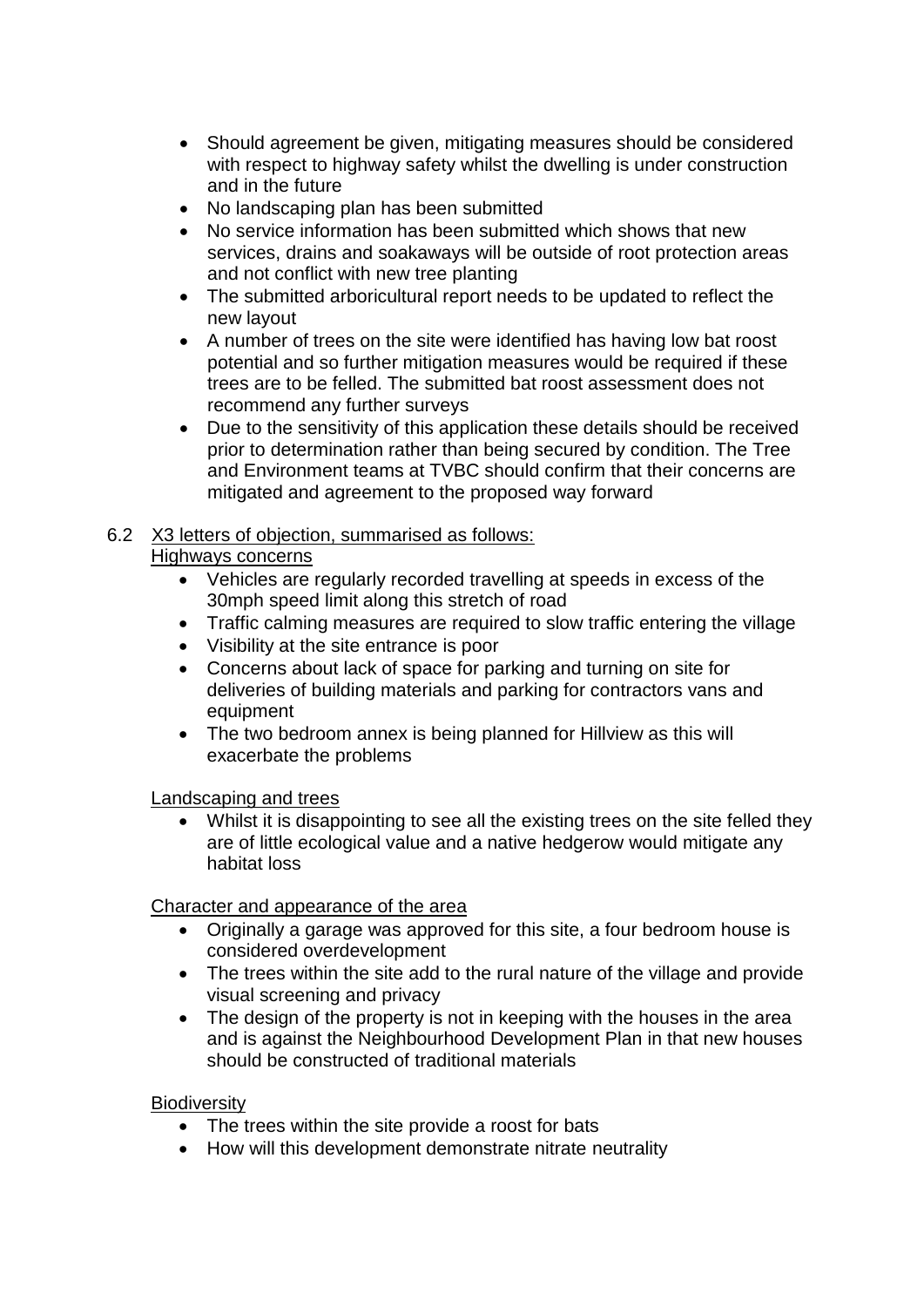#### Amenity

• If the trees within the site are felled then windows from the upstairs bedrooms would overlook the bedrooms at Park Bank

## Other matters

- The site plan indicates a pedestrian gateway into the meadow but direct access into this meadow will not be permitted
- Hillview's sewage is discharged into a junction in our garden (Yew Bank, Romsey Road), and it does not have capacity for the more sewage from the new house
- There is an outflow from a culvert under the A3057 to alleviate surface flooding, the landscaping on site should take account of the need for a soakaway on site
- The existing trees on the site provide noise reduction from the A3057

## 7.0 **POLICY**

#### 7.1 Government Guidance

National Planning Policy Framework (NPPF) National Planning Practice Guidance (NPPG)

## 7.2 Test Valley Borough Revised Local Plan (2016)(TVBRLP)

COM2: Settlement hierarchy

- E1: High quality development in the Borough
- E2: Protect, Conserve and Enhance the landscape character of the Borough
- E5: Biodiversity
- E7: Water management
- E9: Heritage
- LHW4: Amenity
- T1: Managing movement
- T2: Parking provision

## 7.3 Neighbourhood Plan

Kings Somborne Neighbourhood Development Plan (draft, not adopted)

## 8.0 **PLANNING CONSIDERATIONS**

- 8.1 The main planning considerations are:
	- Principle of development
	- Character and appearance of the area
	- Arboriculture
	- Biodiversity
	- Heritage
	- Water management
	- Neighbouring amenity
	- Highways
	- Parking provision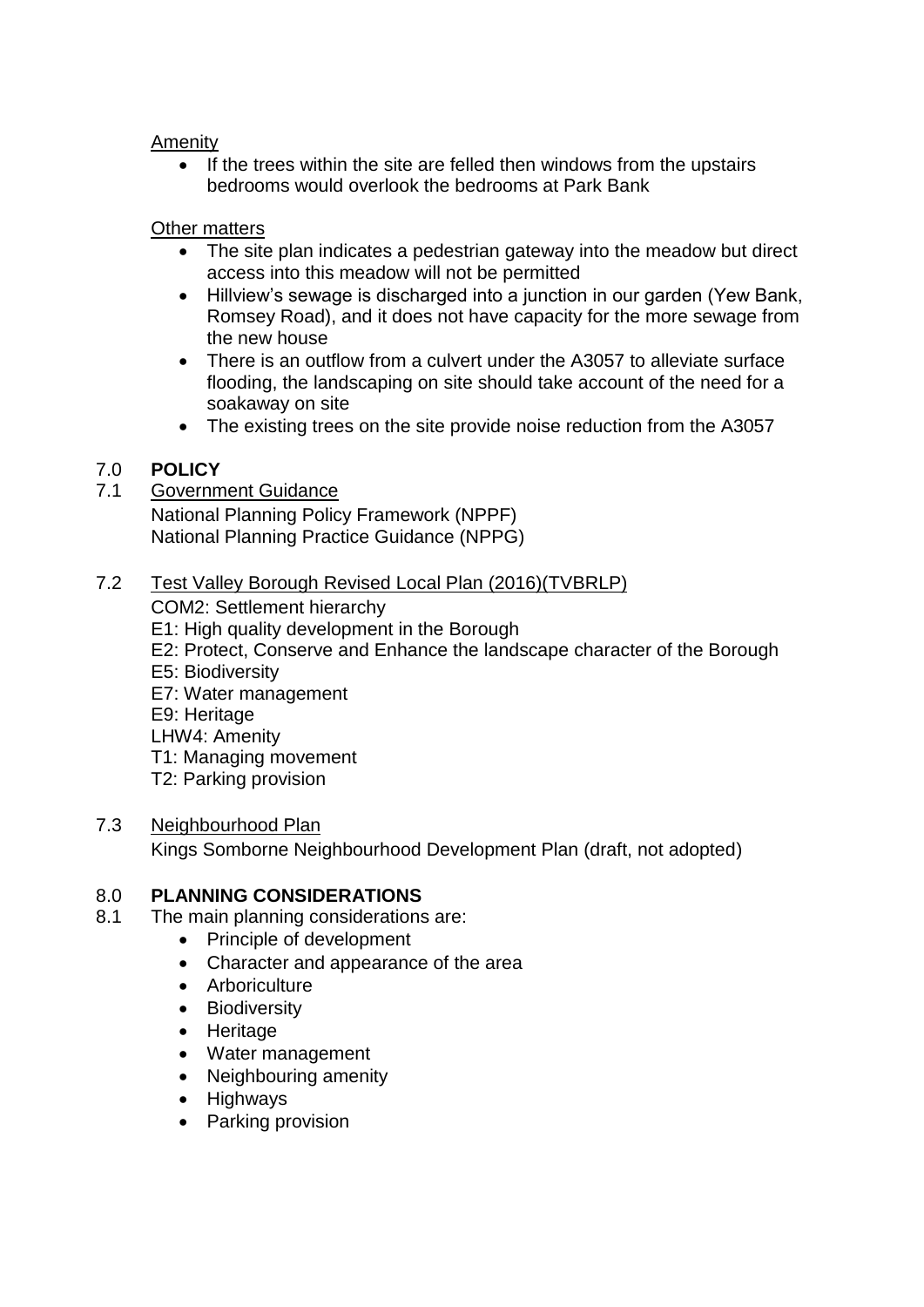## 8.2 **Principle of development**

The site lies within the settlement boundary as defined on the Inset Maps of the TVBRLP. In accordance with Policy COM2 of the TVBRLP development is permitted provided the proposal is appropriate to other policies of the Revised Local Plan. The proposal is assessed against relevant policies below.

## 8.3 **Character and appearance of the area**

There is existing ribbon development along the north side of Romsey Road and the prevailing character of the properties within this development area is detached, two storey dwellings within large plots. The properties are set back from Romsey Road and there is generous spacing between properties. The ribbon from of development continues to the west, along Horsebridge Road, where the properties are generally on smaller plots, and the dwellings are set back from the road.

- 8.4 There is a right of way (Kings Somborne footpath 8) which runs in an east west orientation immediately to the north of the application site, through the meadow to the north of the site. Views into the site are possible from here. The application site is screened from Romsey Road by mature trees which are located along the bank adjacent to the road. Views into the site are possible through the tree cover.
- 8.5 The immediate surrounding area consists of detached dwellings. To the east the dwellings are two storey and to the west the dwellings are a mix of bungalows and two storey dwellings. The surrounding dwellings are traditional in their design, but there is a mix of designs in the area in terms of detailing, and layout. There is no particular consistency in design and the dwellings are generally individually designed. Materials used in the construction of the external surfaces of surrounding dwellings include red brick under tiled roofs. Boundary treatments are predominately vegetated.
- 8.6 The proposal involves dividing the plot and the new dwelling would be located to the west of the site. In terms of its design, the proposed dwelling would be traditional in its form with gable ends and a pitched roof. The design would utilise materials that are seen in the immediate vicinity, including red brick and clay tiles. It is considered that the building is not of an excessive height (7.4 metres to the ridge).
- 8.7 Third party comments received state that the design of the dwelling is against the Kings Somborne Neighbourhood Development Plan. The Neighbourhood Development Plan is still being developed and is yet to be adopted, so at present limited weight can be afforded to the plan. In any case, since these comments were received the design of the dwelling has been amended – the black timber cladding has been removed from the design and replaced with traditional materials of red brick and clay roof.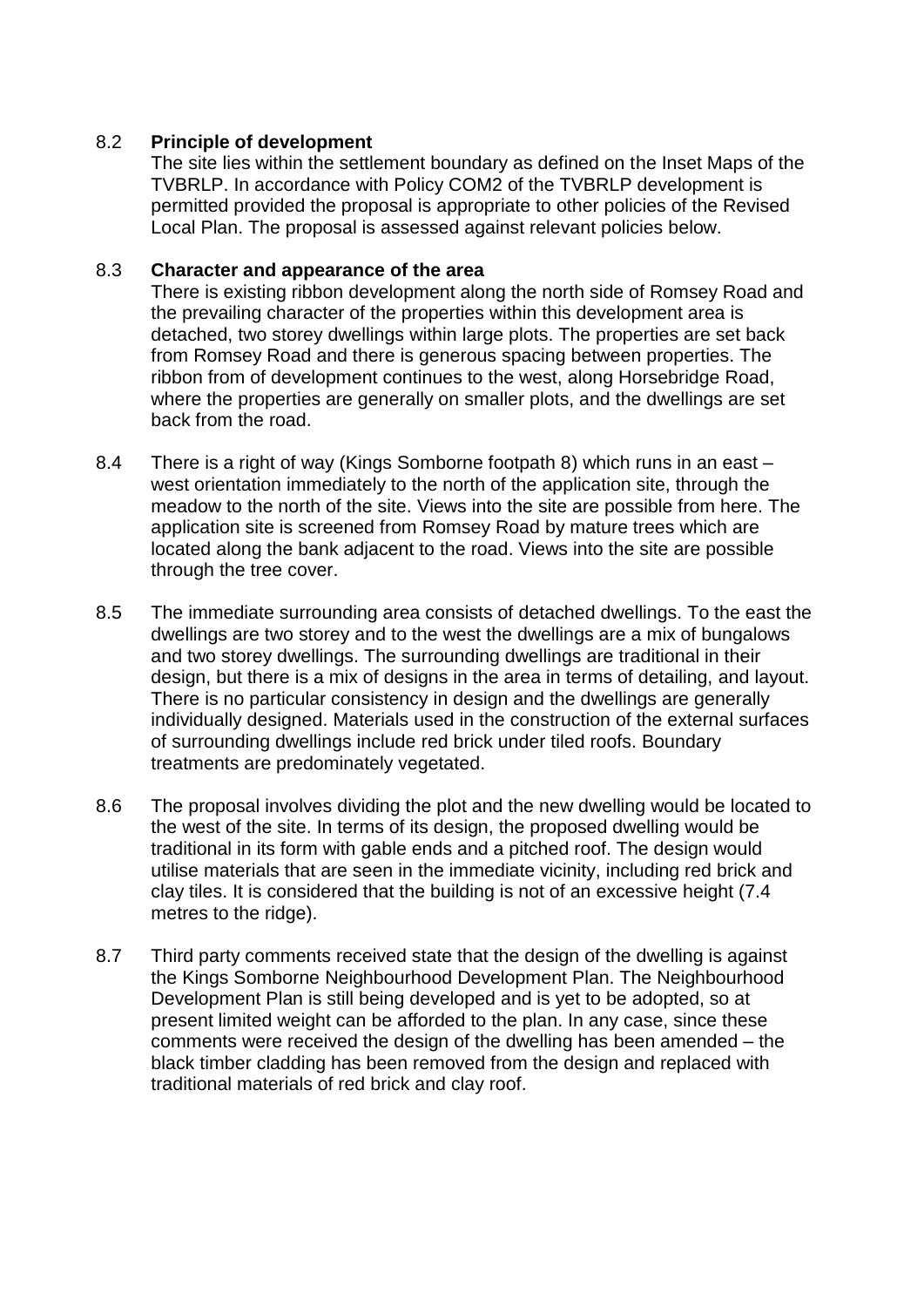- 8.8 With regards to the layout of the proposed dwelling within the site, the front of the property would face south east. The proposed dwelling would have similar orientation as the dwellings along Horsebridge Road, namely Park Bank and Hawthorn Hedges, and others further to the west along this road. As such, it is not considered that the orientation of the dwelling within the plot would be incongruous in the street scene.
- 8.9 The proposed dwelling is set back from Romsey Road, in keeping with other properties in the vicinity. With regards to plot size, these vary in the surrounding area. Whilst there are concerns about overdevelopment, it is considered that it would be comparable to the plot sizes of the properties along Horsebridge Road – specifically Sunnymede, Carmel House, Beechcroft and Cloverfield. As a result, it is not considered that the proposed resultant plot size would result in an adverse impact on the character and appearance of the surrounding area.
- 8.10 Due to the proposed dwelling being detached, individually designed and using materials which are in keeping with other properties in the area, it is considered to be in keeping with the general design approach in the surrounding area.
- 8.11 As a result of the above, it is considered that the proposed development would integrate, respect and complement the character of the area. Furthermore, it is not considered that the proposal would have an adverse impact on the amenity value of the right of way. It is considered that the proposal does not conflict with policies E1 nor E2 of the RLP.

#### 8.12 **Arboriculture**

The application site is an undeveloped plot and it contains several mature trees. TPO.TVBC.1218 was severed to protect trees which will require being felled to facilitate this proposal. The TPO was severed in October 2020 and since this the site has been revisited, it has been decided that although the trees are visually prominent, the form and quality of the trees is not good enough to move forward and confirm the order. The order went out of date in March 2021 and the trees are now no longer protected by any TPO. Due to the trees no longer being protected or deemed worthy of a TPO, no objection is raised from the tree Officer consulted to the removal of the trees to facilitate the proposed new garage and associated works.

8.13 The application is supported by an arboricultural development statement (CBA Trees, March 2021). A total of 14 trees are to be removed to facilitate the development, these include sycamore, common hazel and field maple. These trees are to be replaced and additional hedge planting is also proposed. Given the form and quality of the trees on the site there is no objection to their removal and replacement. It is noted that the arboricultural Officer consulted has requested that the arboricultural report needs to be updated to reflect the amended plans received. However, the scope of works and layout of the dwelling has remained broadly similar to that originally submitted.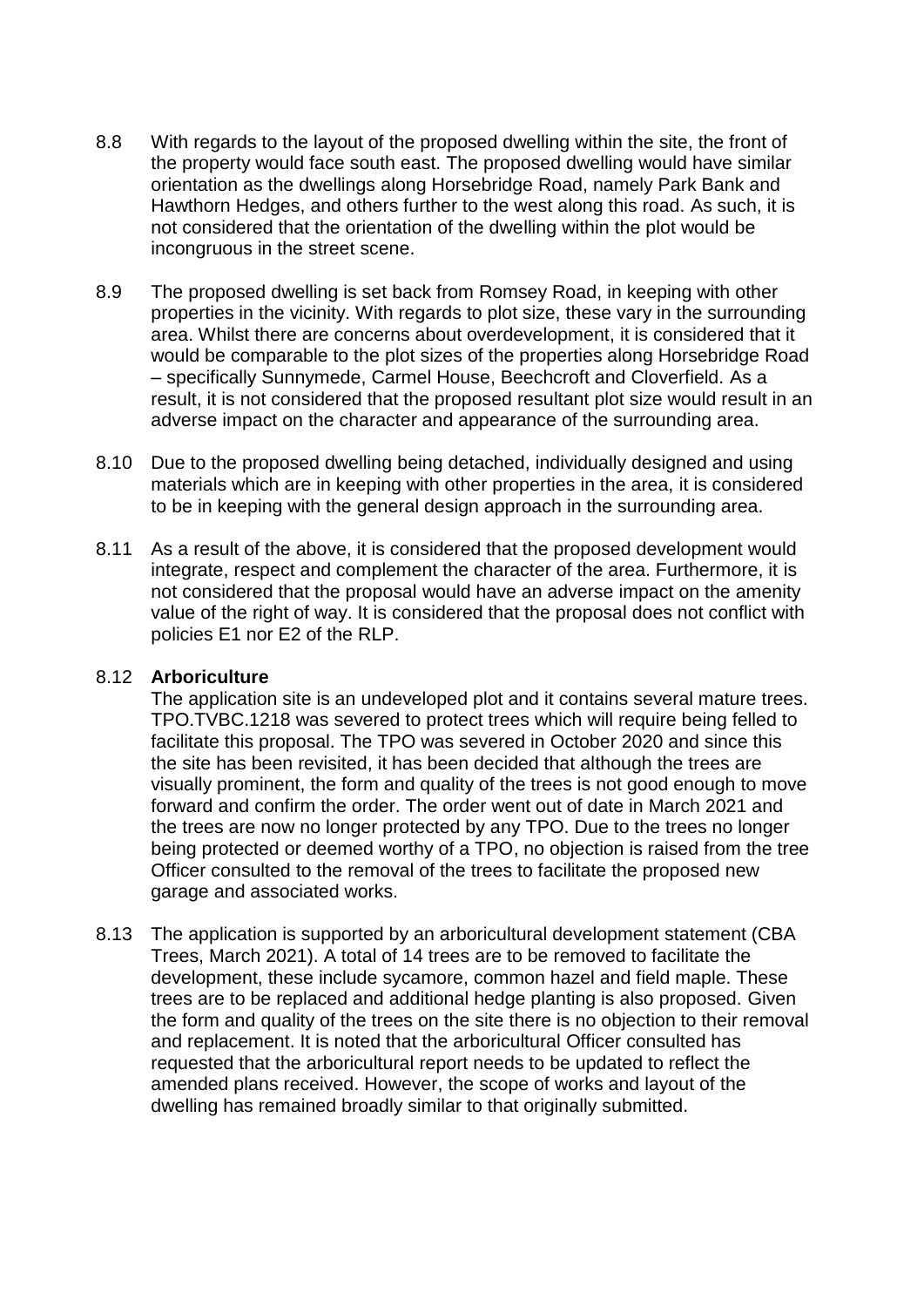- 8.14 Due to the visual impact of the removal of trees, a substantial landscape plan will be required, in line with section 19 of the arboricultural report, which states that a line of new trees along the boundary with Romsey Road will be planted. This additional planting along Romsey Road is shown on the proposed site layout (plan reference PL101 Rev A). There is ample space within the site to facilitate this additional planning, which would screen the development and allow privacy for the occupants of the dwelling, as well as preserving the character of the area. A condition has been added to this recommendation for this additional detail, requiring the applicant to submit further detail of this planting.
- 8.15 As a result of the above, it is considered that the proposed development, subject to conditions, would preserve the landscape character. The proposals are therefore considered to comply with policy E2 in this regard.

#### 8.16 **Biodiversity**

The application site is a relatively small area of land which has recently been cleared and prior to its clearance it was unmanaged. The application is supported by a preliminary ecological appraisal and a landscape strategy (Middlemarch Environmental). Third party concerns about trees within the site providing a roost for bats are acknowledged. Some of the trees within the site have been assessed as having a low bat roosting potential however the Ecologist has reviewed the proposal and the submitted ecological reports and has commented that the concerns about roosting bats have been addressed.

- 8.17 The latest ecology comments state that the submitted landscaping plan must incorporate the planting of the native bluebell, rather than the spanish bluebell. In light of these comments the applicant has submitted a revised landscape plan which stipulates that the nativer species of bluebell will be planted and so it is considered that the Ecologist's comment about bluebell planting has been addressed.
- 8.18 Conditions are recommended to ensure the implementation of the landscape plan and that the recommendations made within the ecological report for avoiding impacts to protected species are adhered to. Subject to these conditions, and given that native bluebell species will be planted, it is considered that the proposal complies with policy E5.

## 8.19 Mottisfont bat SAC

With respect to Mottisfont Bats SAC and the LPA's engagement with the Conservation of Habitats and Species Regulations 2018 that provides the legal protection for this, potential impacts on the SAC have been considered during the consideration of the application. The application site is not within the SAC. The SAC is confined to the extensive woodland / Ancient Woodland near Mottisfont. Therefore, it is clear that the development will not directly affect the SAC habitats themselves, nor directly affect any bat roosts within the SAC.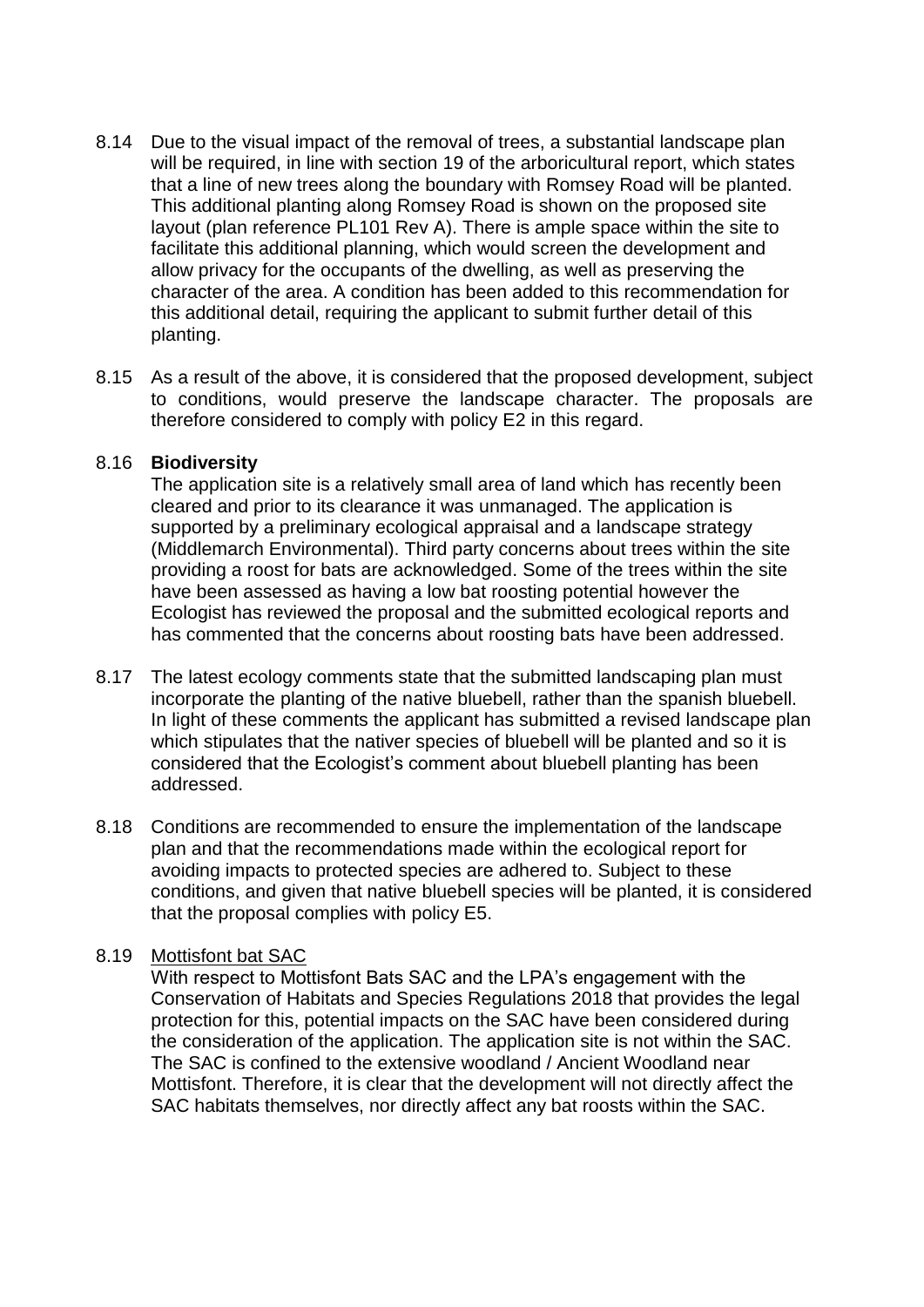- 8.20 However, barbastelle bats disperse widely from their roosts; studies have identified that areas of higher-value barbastelle bat foraging and commuting habitat (such as wooded river corridors, riparian habitats, and deciduous woodland) within 7.5km of the SAC boundary may potentially be important for the Mottisfont population and therefore development that would result in impacts to such habitats may potentially have a likely significant effect on the SAC by virtue of reducing or causing a deterioration in quality of important areas of barbastelle habitat outside the SAC.
- 8.21 The affected area of the site is residential curtilage and there is an existing dwelling and driveway on the site. The area of the proposed building is of limited value as a foraging resource for bats in general as it does not provide a highquality environment for supporting an abundance of suitable invertebrate prey. Barbastelle bats are highly associated with water, riparian vegetation and deciduous woodland (particularly along or linked to river corridors). This development will not affect such habitats and therefore, given the poor quality of the affected habitats and the high dependency of barbastelle bats in particular on other habitat types not affected by the development, the development would not have a likely significant effect on the SAC through direct loss of habitat.
- 8.22 Given that there is deciduous woodland outside of and surrounding the application site it is unlikely to be an important local bat foraging resource. It is also possible that the woodland is used by barbastelle bats; given their wide overnight range, barbastelle bats – despite their rarity – are frequently encountered on bat surveys across southern Hampshire. However, the works would not result in a likely significant effect on the SAC through loss or deterioration of foraging habitat.
- 8.23 The nature of the existing habitat across the site is of limited value to bats in general, and in particular are unlikely to be used by barbastelle bats, which have considerably more exacting habitat requirements. Given the distance between the building and the nearest areas of higher-quality bat foraging habitat, and given that the building location is in an area of low-quality habitat, there therefore seems no reasonable likelihood that this would result in any significant adverse impacts to bat foraging activity. Therefore, the proposals will not result have any likely significant effect on the SAC.

#### 8.24 Off-site biodiversity: New Forest SPA

In line with Policy E5 and Section 11 of the NPPF, consideration should be given to potential implications on international designations. The development would result in a net increase in residential dwellings within 15km of the New Forest SPA. This distance defines the zone identified by recent research where new residents would be considered likely to visit the New Forest. The New Forest SPA supports a range of bird species that are vulnerable to impacts arising from increases in recreational use of the Forest that result from new housing development. While clearly one new house on its own would not result in any significant effects, it has been demonstrated through research, and agreed by Natural England (the governments statutory nature conservation advisors, who have provided comments on this proposal) that any net increase (even single dwellings) would have a likely significant effect on the SPA when considered in combination with other plans and projects.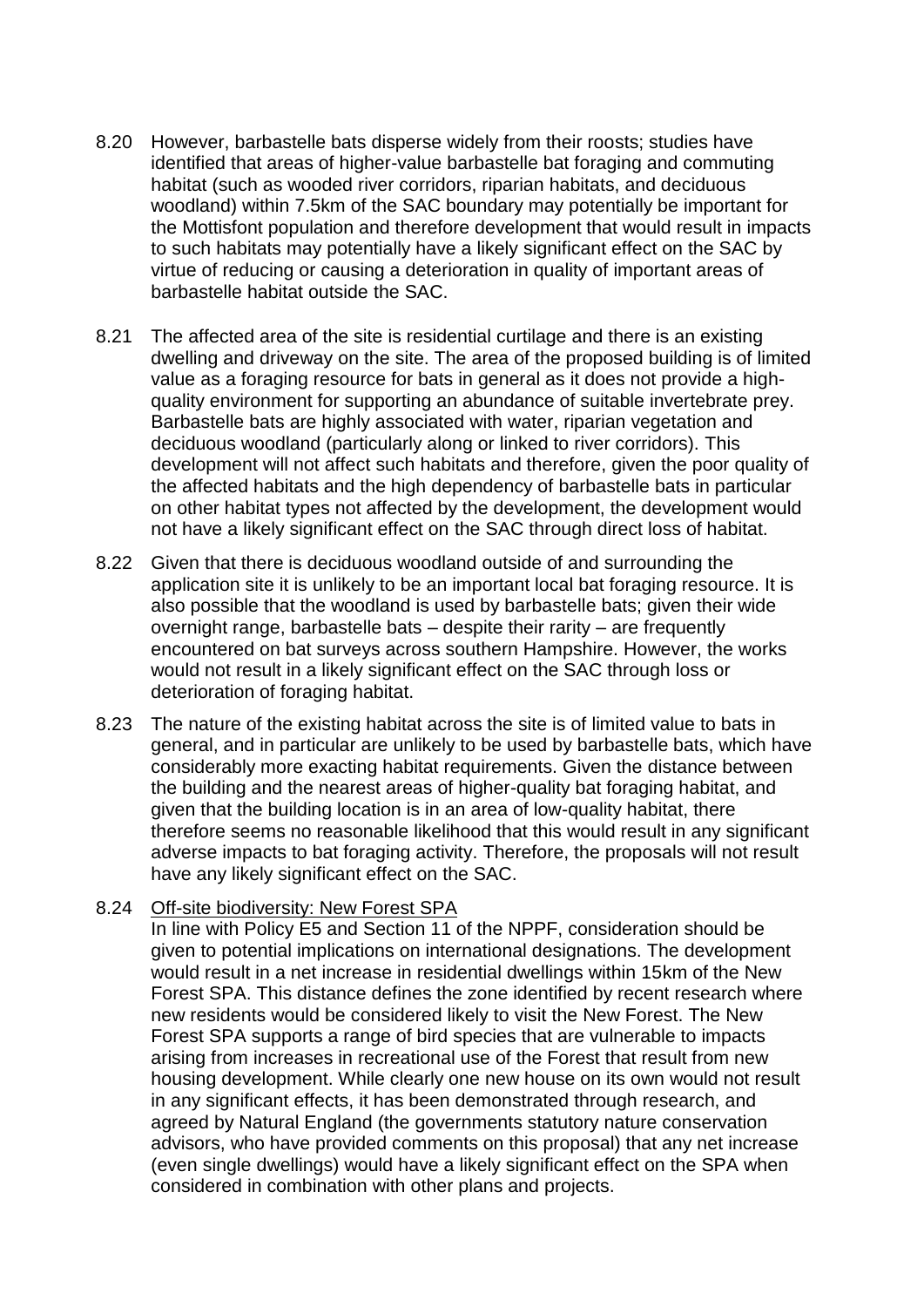- 8.25 To address this issue, Test Valley Borough Council has adopted an interim mitigation strategy whereby a scale of developer contributions of £1,300 per new dwelling has been agreed that would fund the delivery of a new strategic area of alternative recreational open space that would offer the same sort of recreational opportunities as those offered by the New Forest. Therefore it is considered necessary and reasonable to secure the appropriate contributions. The applicant has made the required contributions by direct payment. The application has secured the required mitigation measures, in accordance with the Council's adopted 'New Forest SPA Mitigation - Interim Framework'.
- 8.26 Off site biodiversity: Solent and Southampton Water SPA Solent Neutrality There is existing evidence of high levels of nitrogen and phosphorus in the water environment across the Solent, with evidence of eutrophication at some designated sites. An Integrated Water Management Study for South Hampshire was commissioned by the Partnership for Urban South Hampshire (PUSH) Authorities to examine the delivery of development growth in relation to legislative and government policy requirements for designated sites and wider biodiversity. This work has identified that there is uncertainty regarding whether any new housing development does not contribute to net increases in nutrients entering these designated sites.
- 8.27 As such, the advice from Natural England is that the applicants for development proposals resulting in a net increase in dwellings are required to submit the nitrogen budget for the development to demonstrate no likely significant effect on the European designated sites due to the increase in waste water from the new housing.
- 8.28 With respect to the current application, the applicant has submitted a nutrient budget calculation in accordance with Natural England's standard methodology and calculator spreadsheet. As part of undertaking this calculation it has been identified that the proposed development will utilise a mains sewer connection. The calculation identifies that the proposed development will generate 2.9kg/TN/yr. As such, in order to lawfully be permitted, the proposed development will need to include a package of avoidance and mitigation measures to offset the nitrogen load from the development.
- 8.29 On 16th March 2022 Natural England issued updated guidance in respect of achieving nutrient neutrality in the Solent region and the applicant has been invited to provide an updated nitrate neutrality assessment. The revised nitrate neutrality assessment will be reviewed and Natural England will be re-consulted. This requirement to re-consult with Natural England and update the legal agreement is reflected in the Officer recommendation.
- 8.30 Test Valley Borough Council has implemented a strategic nitrate offsetting mitigation scheme whereby a scale of developer contributions has been agreed that would fund its ongoing delivery of a nitrate offsetting scheme. This strategic scheme comprises the offsetting of agricultural land previously utilised for the purposes of pig farming, located at Roke, Awbridge. The land will be restored and maintained for the purposes of enabling nitrate neutrality.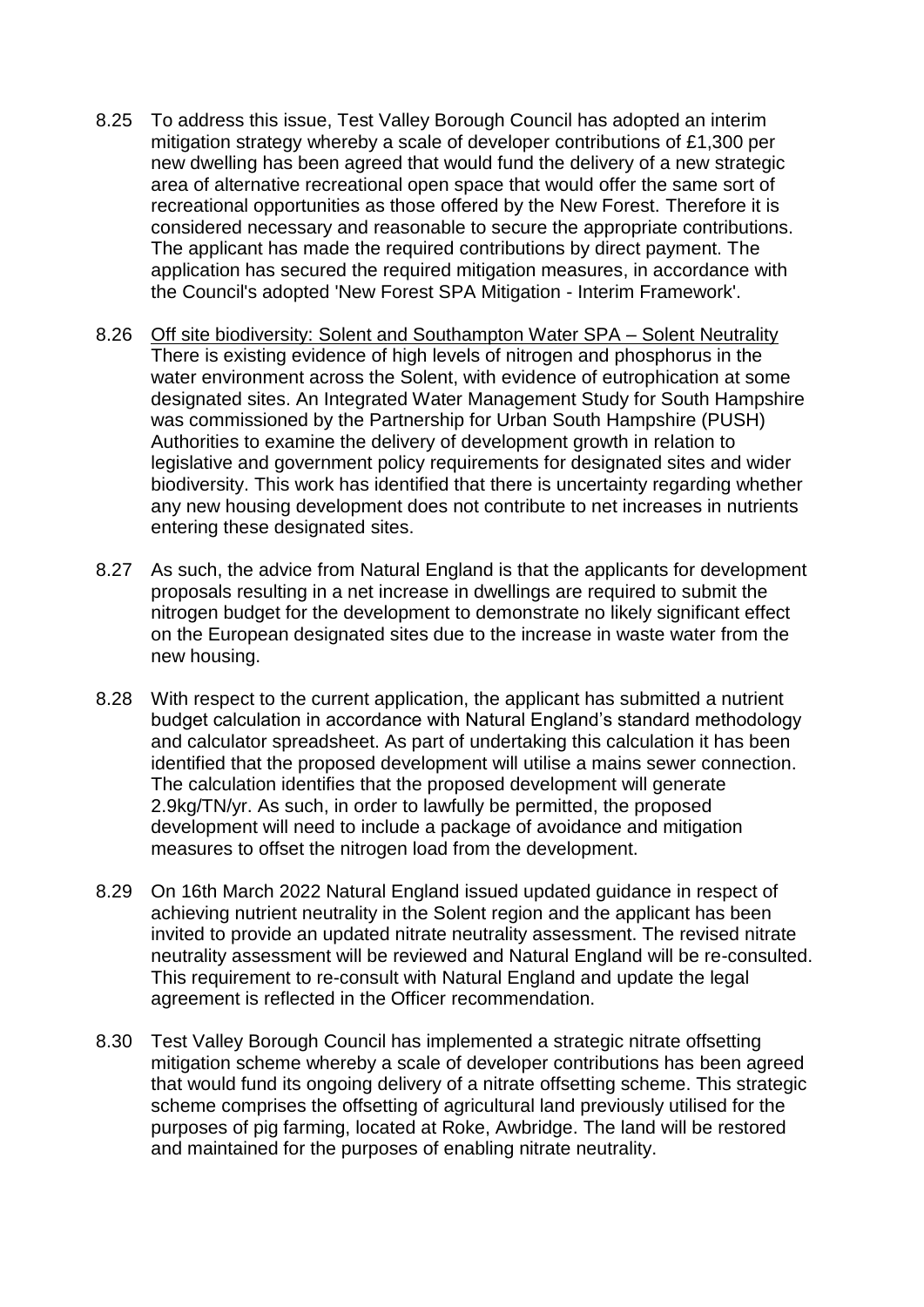8.31 Subject to the required nitrate offsetting and legal agreement the development will not result in adverse effects on the Solent designated site through water quality impacts arising from nitrate generation. The recommendation reflects the need to secure the requisite legal agreement.

#### 8.32 **Heritage**

The development area is located partly within John of Gaunt's Deer Park Pale scheduled monument (list entry no 1003787). This monument is an extensive embankment that encloses a large area to the west of Kings Somborne. The application site is bounded on its south side by a surviving stretch of the park pale, which has been recognised as being of national importance. Originally the land within the deer park would have been enclosed and stocked with deer. Various parts of the pale survive around and within the village of Kings Somborne, including five sections of the southern side of the pale which are located alongside Romsey road. The surviving parts of the park pale appear as embankment. The monument within the boundary of the application site is particularly significant because it is an unusually well-preserved example of a medieval deer park pale.

8.33 An important planning consideration is whether the proposed development would harm to the park pale as a heritage asset, in terms of its setting or appearance. Paragraph 189 of the National Planning Policy Framework (NPPF) states as follows:-

'Heritage assets are an irreplaceable resource, and should be conserved in a manner appropriate to their significance, so that they can be enjoyed for their contribution to the quality of life of existing and future generations'.

Therefore, there is a statutory duty upon decision makers to have special regard to the desirability of preserving the heritage asset or its setting. The NPPF advised that heritage assets are an irreplaceable resource and should be conserved in a manner appropriate to their significance. Paragraph 199 of the NPPF states that when considering the impact of a proposed development on the significance of a heritage asset, great weight should be given to the asset's conservation. The more important the asset, the greater weight there should be.

8.34 The two potential key issues of direct physical impact on the scheduled monument and impact to the setting of the Scheduled Monument have been considered and are informed by an archaeological desk based assessment (PCA, June 2021). Elements of the John of Gaunt's Deer Park enclosure are still present in the form of a park pale and a Scheduled section of the park pale is present within the site, to the east of the development area that is the subject of this application. The historic line of the park pale would have covered a significant area as linear earthwork (likely consisting of an earthen bank and internal ditch). Certain sections of the earthwork have been designated as a scheduled monument by Historic England, based upon the condition and the extent of the surviving earthworks. However, remains of the park pale are still present outside of the scheduled monument areas as either more subtle earthworks or as buried archaeological remains. LiDAR images for the site indicate that some elements of the park pale are still present within the site.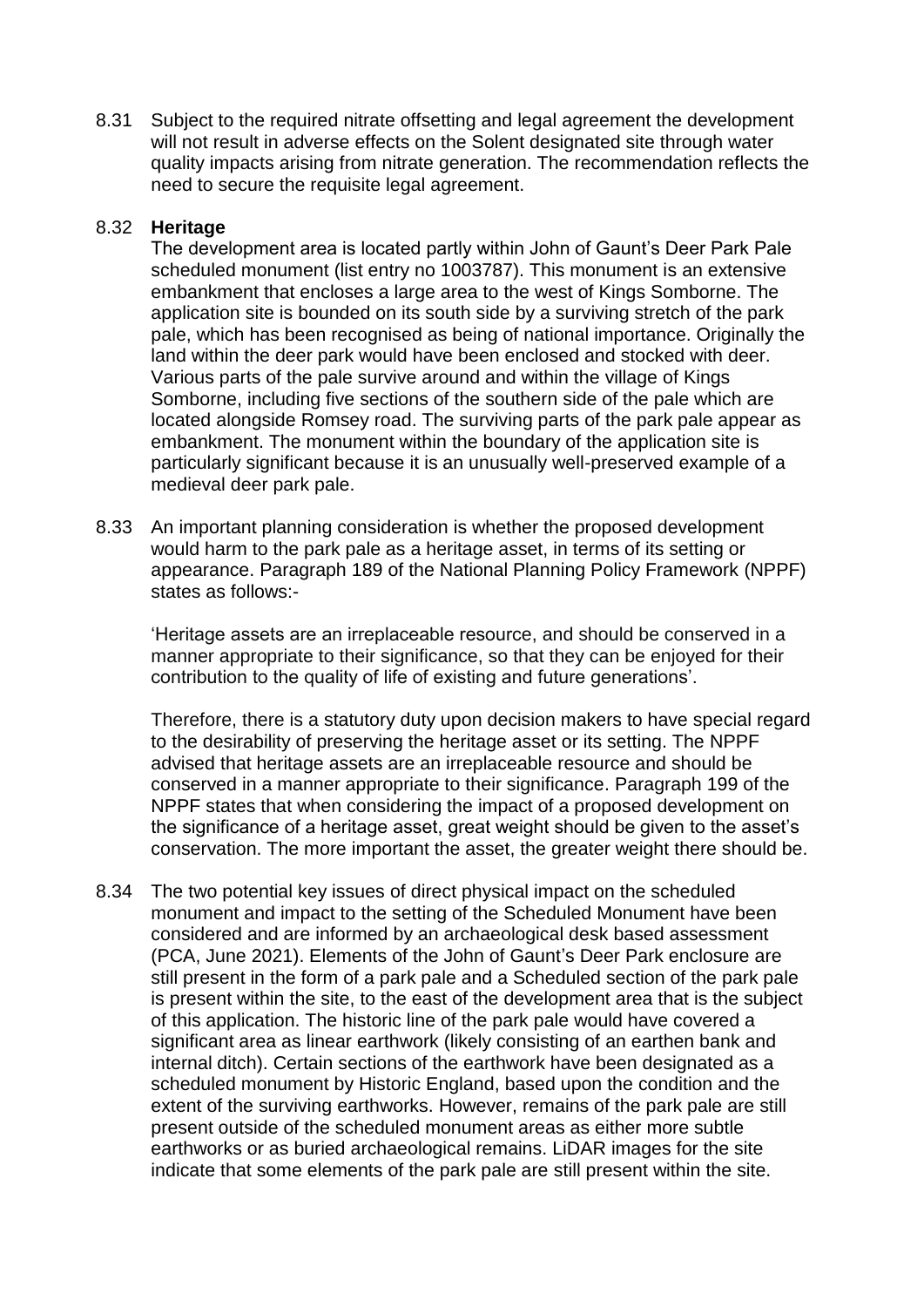- 8.35 Although now not a prominent above ground feature the proposed location of the development, will overlie a section of the park pale that was present until the mid-20th century. This highlights the possibility that the proposed development has the potential to negatively impact buried archaeological remains related to the park pale, including the possible internal ditch, which might contain evidence relating to the creation, dating and use of John of Gaunts Deer Park. Furthermore, the presence of a section of earthwork within the footprint of the proposed development raises further uncertainty regarding the historical use of the site. As such, in keeping with NPPF and TVBC planning policy, a programme of archaeological investigation and recording should be undertaken prior to commencement. Two archaeological conditions are recommended, to secure the implementation of an approved Written Scheme of Investigation (WSI) for archaeological evaluation (comprising landscape survey and trial trenching) and the second, securing the implementation of an approved WSI for subsequent mitigation and reporting. With the implementation of these conditions, it is not considered that the any direct impact to the scheduled monument is adequately mitigated.
- 8.36 In terms of the setting of the scheduled monument. The proposed development would introduce a modern building in the western part of the site to replace some of the garden area of Hillview. The scheduled monument in the south east part of the site is screened from Romsey Road by a hedge. This section of the scheduled monument therefore does not have the open setting that is characteristic of other surviving sections of the park pale. Whilst the section of park pale within the site will add some contibution to the significance, however this contribution is likely to be lower than for other sections of the monument. As such, it is not considered that the proposal to add another building within the site would be harmful to the settitng of the scheduled monument.
- 8.37 Subject to the outlined above, it is not considered that the development would give rise to any detrimental impact to the Scheduled Monument and would not detract from its setting. It is considered that the proposal would have a neutral impact to the identified heritage assets and the proposal is in accordance with policy E9.

#### 8.38 **Water management**

Policy E7 of the Revised Local Plan includes a requirement to achieve a water consumption standard of no more than 110 litres per person per day and this reflects the requirements of part G2 of the 2015 Building Regulations. Subject to a condition to restrict the use of water at this site the proposal would be in accordance with Policy E7.

#### 8.39 **Neighbouring amenity**

Due to the positioning of the proposed property relative to neighbouring sites, any impact to neighbouring amenity is largely limited to the occupants of Park Bank to the west of the site, and the existing dwelling at Hillview.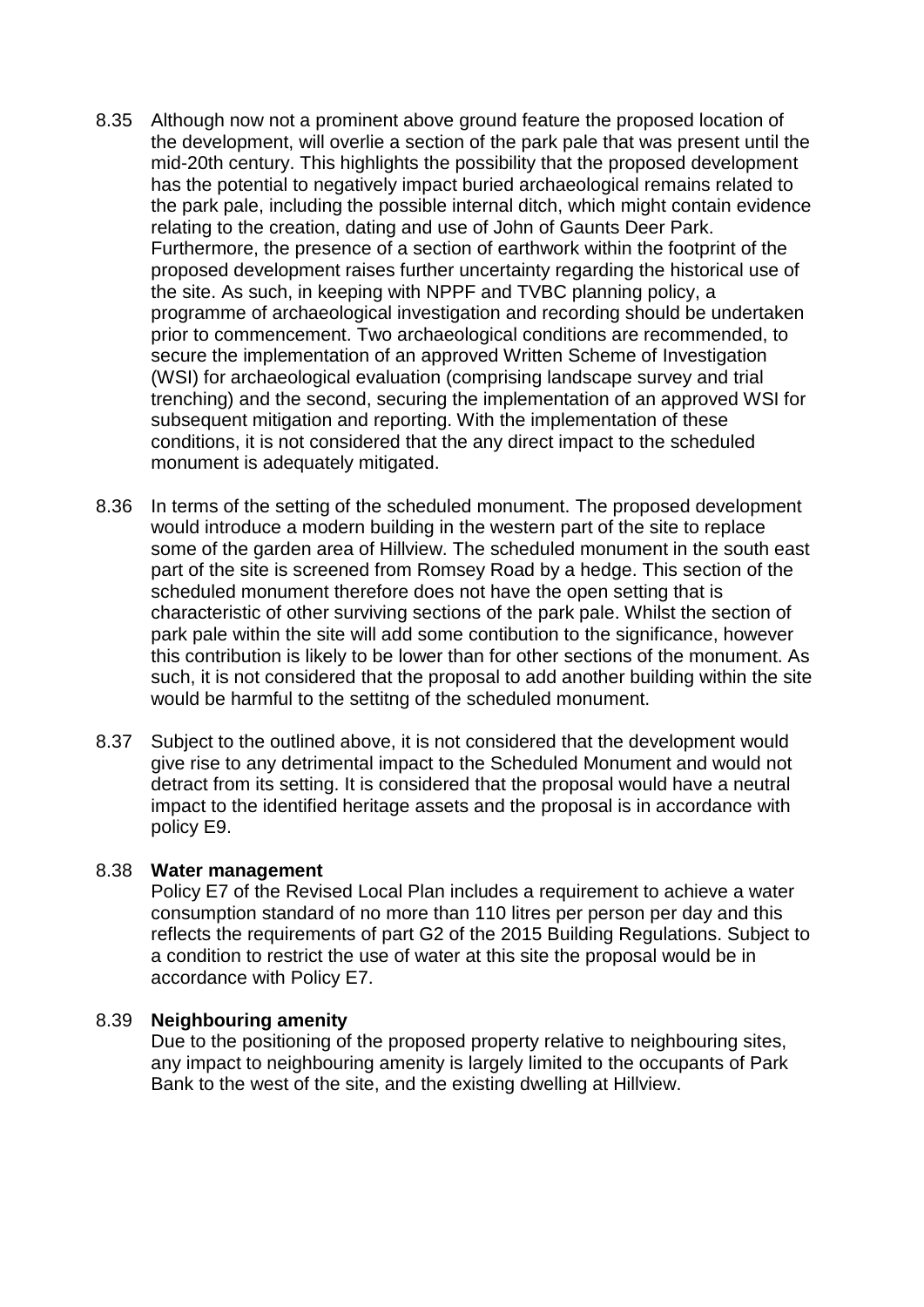8.40 Yew Bank is the closest neighbouring property outside of the application site to the east, however it is located 80 metres from the proposed dwelling and the existing property at Hillview and would block most of the views of the new dwelling. Therefore it is not anticipated that there would be any adverse amenity impact to this neighbour.

#### 8.41 Impact to Park Bank

This neighbour is located to the north west of the proposed dwelling. The north western side wall of the proposed dwelling would be located 40 metres away from the garden boundary of Park Bank. The proposed dwelling may be visible from the garden of Park Bank. However, as a result of the separation distance between the proposed dwelling and this neighbouring property's garden, it is not considered that the proposal would result in any adverse impacts on the occupiers of this dwelling in terms of loss of daylight or sunlight, or have an overbearing impact.

8.42 With regards to overlooking, the proposed dwelling would have 5 large ground floor windows, which would serve the open plan kitchen / dining / living space. Additionally, there would be 3 first floor windows proposed on this same elevation, these would serve bedrooms. Views out of the ground floor windows would mainly be over the terrace and garden area, and over the rear boundary treatment. The bedrooms at first floor level are secondary accommodation, where occupants are unlikely to spend significant amounts of time in during the day. As a result, and also due to the separation distance, it is not considered that the proposed dwelling would result in any adverse overlooking impact to Park Bank.

## 8.43 Impact to existing dwelling at Hillview

Hillview is the existing dwelling which is occupied, and sits within the existing plot. The south west wall of Hillview is located 20 metres away from the north east wall of Hillview. 2 ground floor windows are proposed which would serve the utility and kitchen spaces. These windows would allow views out over the proposed garage and boundary treatment. One first floor window is proposed on the east elevation and this would serve a bedroom. Additionally, as a result of the separation between the proposed dwelling and Hillview, it is not considered that the proposal would result in any adverse impacts on the occupiers of this dwelling in terms of loss of privacy, loss of daylight / sunlight or overbearing impact.

8.44 For the reasons above, it is not considered that the proposal would give rise to an adverse impact on the living conditions of neighbouring properties by virtue of loss of daylight, sun light, or privacy. The proposal is in accordance with Policy LHW4 of the RLP.

#### 8.45 **Highways and parking provision**

The application proposes 2 off street parking space, and an additional space within the garage, which meets the internal dimensions as set out within policy T2. As such, the parking provision is considered to accord with the parking standards set out in annex G of the RLP. The application includes a proposed site plan to confirm that there is adequate space for these parking spaces, on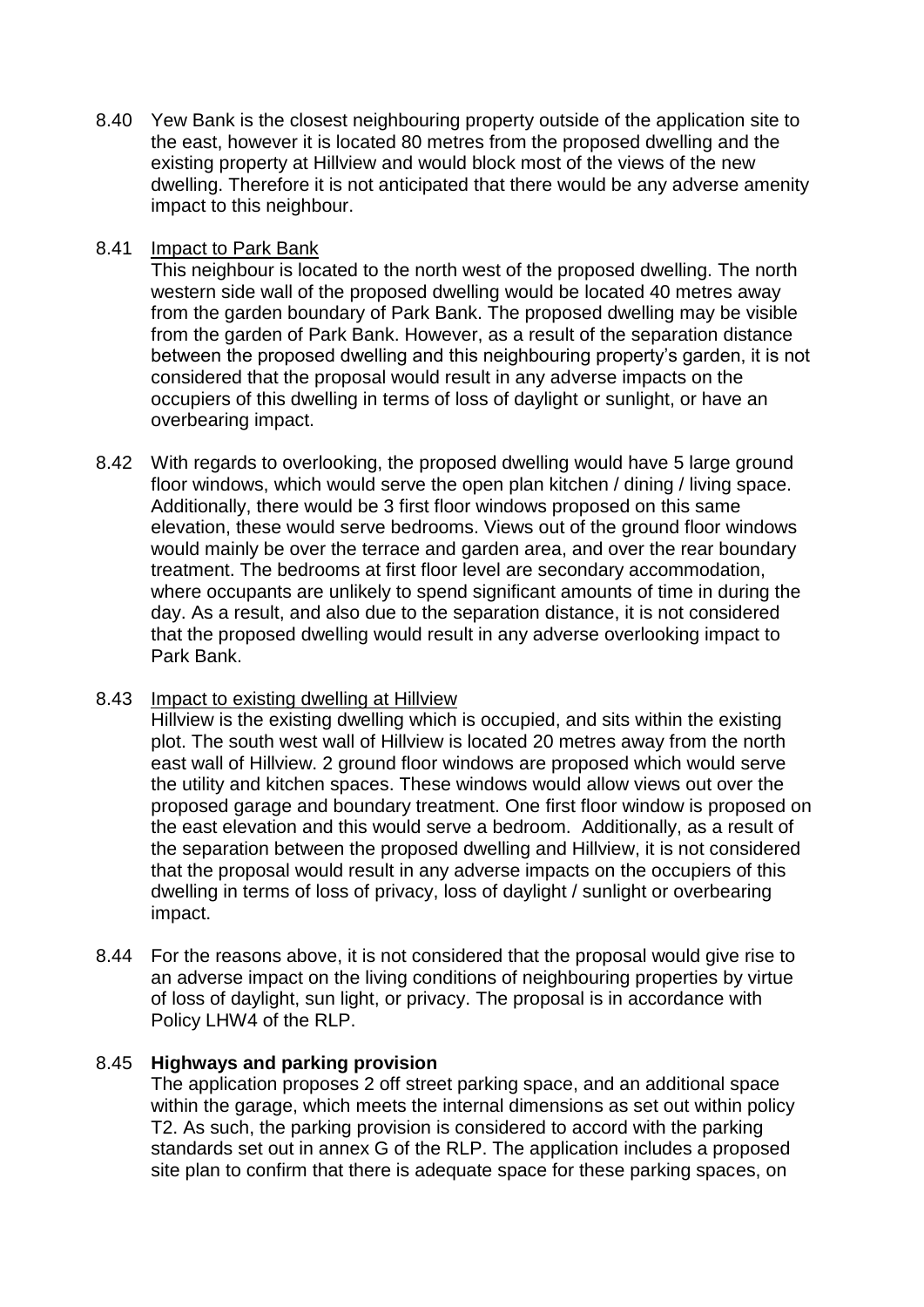the driveway to the side of the property. It is recommended that conditions be added to any permission requiring the provision for the retention of the parking spaces along with the provision of a non-migratory surface for the first 6 metres of the access. Additionally, a condition is recommended such that details of the layout of parking and manoeuvring of contractor's and delivery vehicles on site during the construction period are submitted to the LPA prior to commencement of development.

- 8.46 The proposal provides ample parking on the site and within the proposed garage, and there is enough space for the manoeuvring of vehicles within the parking area and it would be possible to exit the parking area in a forward gear. The provision of an additional four bedroom dwelling is expected to result in a modest increase in the number of vehicles entering and existing the site. A new highway access point is proposed onto Romsey Road, and no vehicle gates are proposed which could potentially hinder access or sight lines to and from the highway. There is a speed limit of 30mph at the point where the new proposed access meets Romsey Road. The applicant has submitted a visibility splay diagram which demonstrates a visibility splay of 43 metres by x 2.4 metres. This is considered to be acceptable. A condition is recommended that the visibility splays remain clear of any obstruction above 600 mm in height.
- 8.47 For the reasons discussed above it is not anticipated that the scheme proposes a significant risk to highway safety of the local road network. The application is in accordance with Policies T1, T2 and annex G.
- 8.48 Comments have been received that traffic calming measures are required to slow traffic entering the village. However, this work would fall outside of the scope of this permission.

#### 9.0 **CONCLUSION**

9.1 The proposal is not considered to give rise to adverse impacts to the character and appearance of the area, or result in a loss of amenity or privacy to neighbouring residents. Mitigation has been provided with regard to potential impacts to protected species and trees. The proposal therefore accords with the Test Valley Borough Revised Local Plan (2016) and the National Planning Policy Framework (2021) and is acceptable.

#### 10.0 **RECOMMENDATION**

**Delegate to Head of Planning & Building for completion of satisfactory consultation with Natural England and the addition/amendment of relevant conditions, and legal agreement to secure;**

- **Removal of nitrate mitigation land from agricultural production, and**
- **Future management of the nitrate mitigation land**

**Then PERMISSION subject to:**

**1. The development hereby permitted shall be begun within three years from the date of this permission. Reason: To comply with the provision of Section 91 of the Town and Country Planning Act 1990 as amended by Section 51 of the Planning and Compulsory Purchase Act 2004.**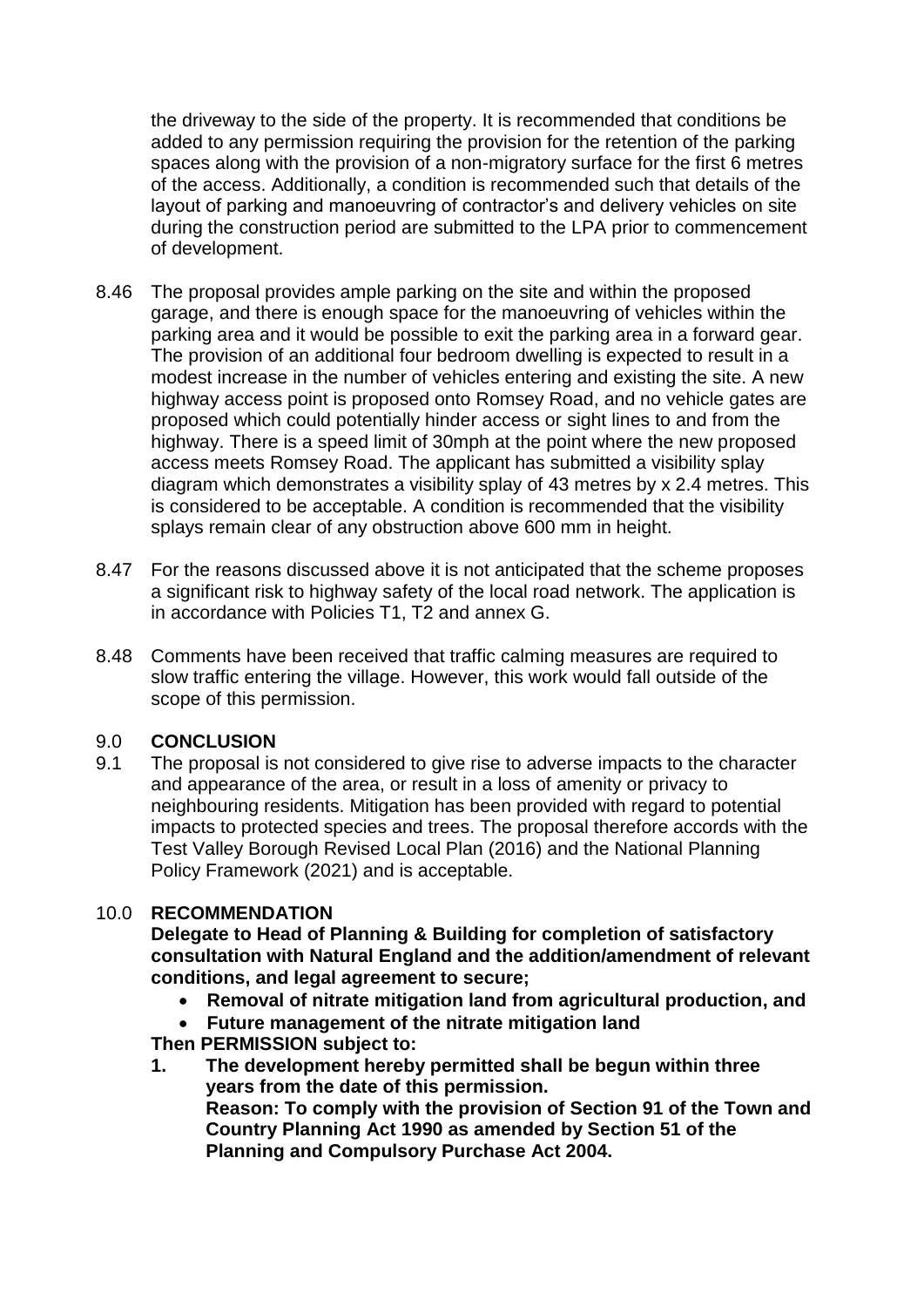- **2. The development hereby permitted shall not be carried out except in complete accordance with the details shown on the submitted plans, numbers PL - 100A, PL – 101A, PL – 102A, PL – 103A, PL – 104A, PL – 110A, PL – 120A, PL – 121A, PL – 122A, PL - 123 A, PL 200, site location plan Reason: For the avoidance of doubt and in the interests of proper planning.**
- **3. No development shall take place above DPC level of the development hereby permitted until samples and details of the materials to be used in the construction of all external surfaces hereby permitted have been submitted to and approved in writing by the Local Planning Authority. Development shall be carried out in accordance with the approved details. Reason: To ensure the development has a satisfactory external**

**appearance in the interest of visual amenities in accordance with Test Valley Borough Revised Local Plan (2016) Policy E1.**

- **4. No development shall take place within the application site until the applicant or their agent or successors in title has secured the implementation of a programme of archaeological work in accordance with a written scheme of investigation and mitigation, which has been submitted by the applicant and approved in writing by the Local Planning Authority. The submitted brief and specification shall include details of how the park pale embankment will be protected for the duration of the development period. Reason: The site is of archaeological significance and further investigation and mitigation works are required in accordance with Test Valley Borough Revised Local Plan (2016) Policy E9.**
- **5. No development shall take place within the application site until the applicant or their agent or successors in title has secured the implementation of a programme of archaeological recording in accordance with a written scheme of investigation, which has been submitted by the applicant and approved in writing by the Local Planning Authority.**

**Reason: The site is of archaeological significance and further investigation and mitigation works are required in accordance with Test Valley Borough Revised Local Plan (2016) Policy E9.**

**6. Development shall proceed in accordance with the measures set out in Section 7 'Recommendations' of the Hillview, Romsey Road, Kings Somborne, Preliminary Bat Roost Assessment (Middlemarch Environmental, April 2021), and the submitted landscape survey (submitted 17th November 2021). Thereafter, mitigation features shall be permanently maintained and retained in accordance with the approved details.** 

**Reason: To ensure the favourable conservation status of bats in accordance with Policy E5 of the Test Valley Revised Local Plan 2016.**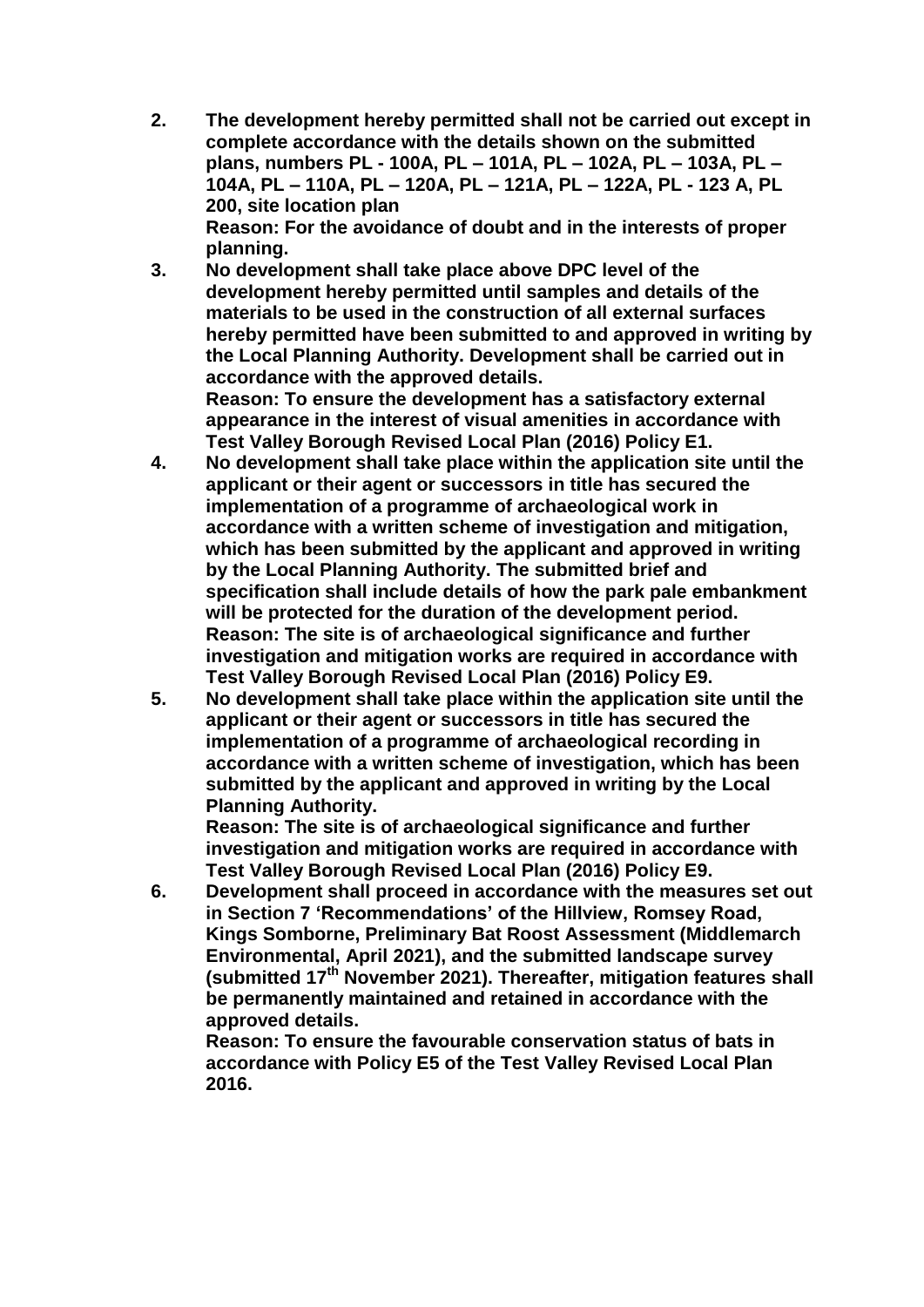**7. Lighting will follow best practice guidelines outlined by the Bat Conservation Trust and the Institute of Lighting Professionals (Guidance note 08/18 Bats and artificial lighting in the UK). Prior to installation of any external lighting, a detailed lighting strategy for the construction and operation phase of the development shall be submitted to and approved in writing by the Local Planning Authority. Development shall subsequently proceed in accordance with any such approved details, with the approved lighting strategy maintained in perpetuity.**

**Reason: To prevent disturbance to protected species in accordance with the National Planning Policy Framework and the Revised Test Valley Local Plan 2016.**

- **8. Prior to commencement of development, full details of hard and soft landscape works shall be submitted and approved in writing by the Local Planning Authority. Notwithstanding the details of replacement planting within the submitted CBA Trees report (March 2021), the further information to be submitted shall include a landscape plan of 1:200 scale or better which provides detail on the replacement tree planting and additional hedge planting along the site frontage (south boundary) adjacent to Romsey Road. Additionally, submitted details shall include:** 
	- **proposed finished levels or contours;**
	- **means of enclosure;**
	- **hard surfacing materials;**
	- **planting plans;**
	- **written specifications (including cultivation and other operations associated with plant and grass establishment);**
	- **schedules of plants, noting species, plant sizes and proposed numbers/densities;**

**The landscape works shall be carried out in accordance with the approved details.**

**Reason: To enable the development to respect, complement and positively integrate into the character of the area in accordance with Test Valley Borough Revised Local Plan (2016) Policies E1 and E2.**

**9. No development shall take place above DPC level of the development hereby permitted until a schedule of landscape implementation and maintenance for a minimum period of 5; years has been submitted to and approved in writing by the Local Planning Authority. The schedule shall include details of the arrangements for the phasing of the implementation and ongoing maintenance during that period in accordance with appropriate British Standards or other recognised codes of practise. Development shall be carried out in accordance with the approved schedule. Any trees or planting that are removed, die or become, in the opinion of the Local Planning Authority, seriously damaged or defective within this period, shall be replaced before the end of the current or first available planting season following the failure, removal or damage of the planting.**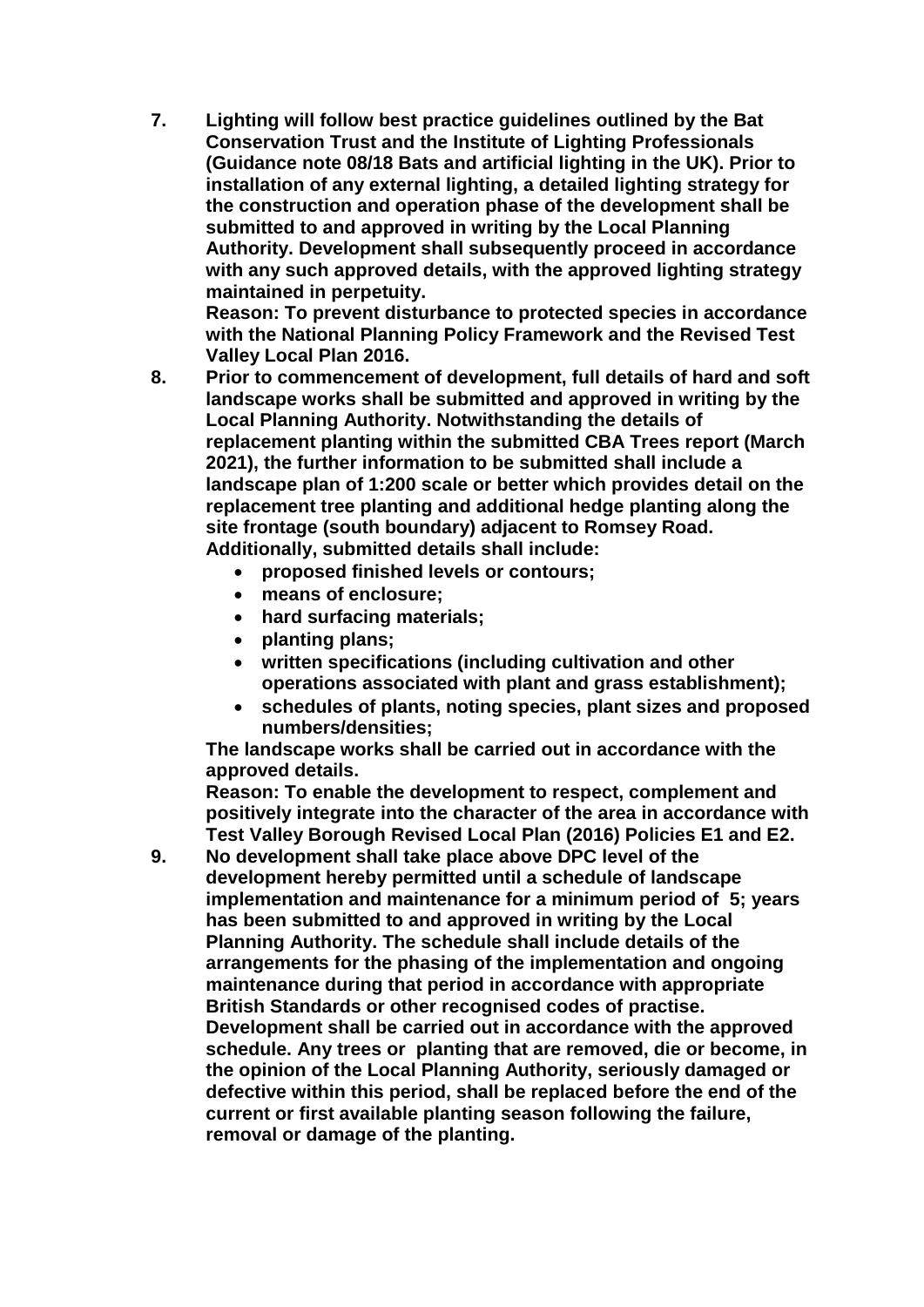**Reason: To enable the development to respect, complement and positively integrate into the character of the area in accordance with Test Valley Borough Revised Local Plan (2016) Policies E1 and E2.**

- **10. No development shall take place until a scheme for the protection of trees to be retained has been submitted to and approved in writing by the Local Planning Authority. Such a scheme shall include a plan showing the location and specification of tree protective barriers. Such barriers shall be erected prior to any other site operations. Reason: To ensure the enhancement of the development by the retention of existing trees and natural features during the construction phase in accordance with Test Valley Borough Revised Local Plan policy E2.**
- **11. All service routes, drain runs, soakaways or excavations in connection with the development hereby permitted shall remain wholly outside the tree protective barrier and shall not conflict with any new tree or hedge planting. Reason: To ensure the avoidance of damage to existing trees and natural features during the construction phase in accordance with Test Valley Borough Revised Local Plan policy E2.**
- **12. Prior to the commencement of development the access shall be constructed with the visibility splays of 43 metres x 2.4 metres to the east and west and maintained as such at all times. Within these visibility splays notwithstanding the provisions of the Town & Country Planning (General Permitted Development) Order 2015 (or any Order revoking and re-enacting that Order) no obstacles, including walls, fences and vegetation, shall exceed the height of 600mm above the level of the existing carriageway at any time. Reason: In the interest of highway safety in accordance with Test Valley Borough Revised Local Plan (2016) Policy T1.**
- **13. At least the first 5 metres of the access track measured from the nearside edge of carriageway of the adjacent highway shall be surfaced in a non-migratory material prior to the use of the access commencing and retained as such at all times. Reason: In the interest of highway safety in accordance with Test Valley Borough Revised Local Plan (2016) Policy T1**
- **14. Prior to the first occupation of the development hereby permitted, space shall be laid out and provided for the parking and manoeuvring of vehicles to enable them to enter and leave the site in a forward gear in accordance with the approved plan PL-101A and this space shall thereafter be reserved for such purposes at all times.**

**Reason: In the interests of highway safety in accordance with Test Valley Borough Revised Local Plan (2016) Policies T1 and T2.**

**15. The development hereby approved shall be designed and built to meet Regulation 36 2 (b) requirement of 110 litres/person/day water efficiency set out in part G2 of Building Regulations 2015. Reason: In the interests of improving water usage efficiency in accordance with policy E7 of the Test Valley Borough Revised Local Plan 2016.**